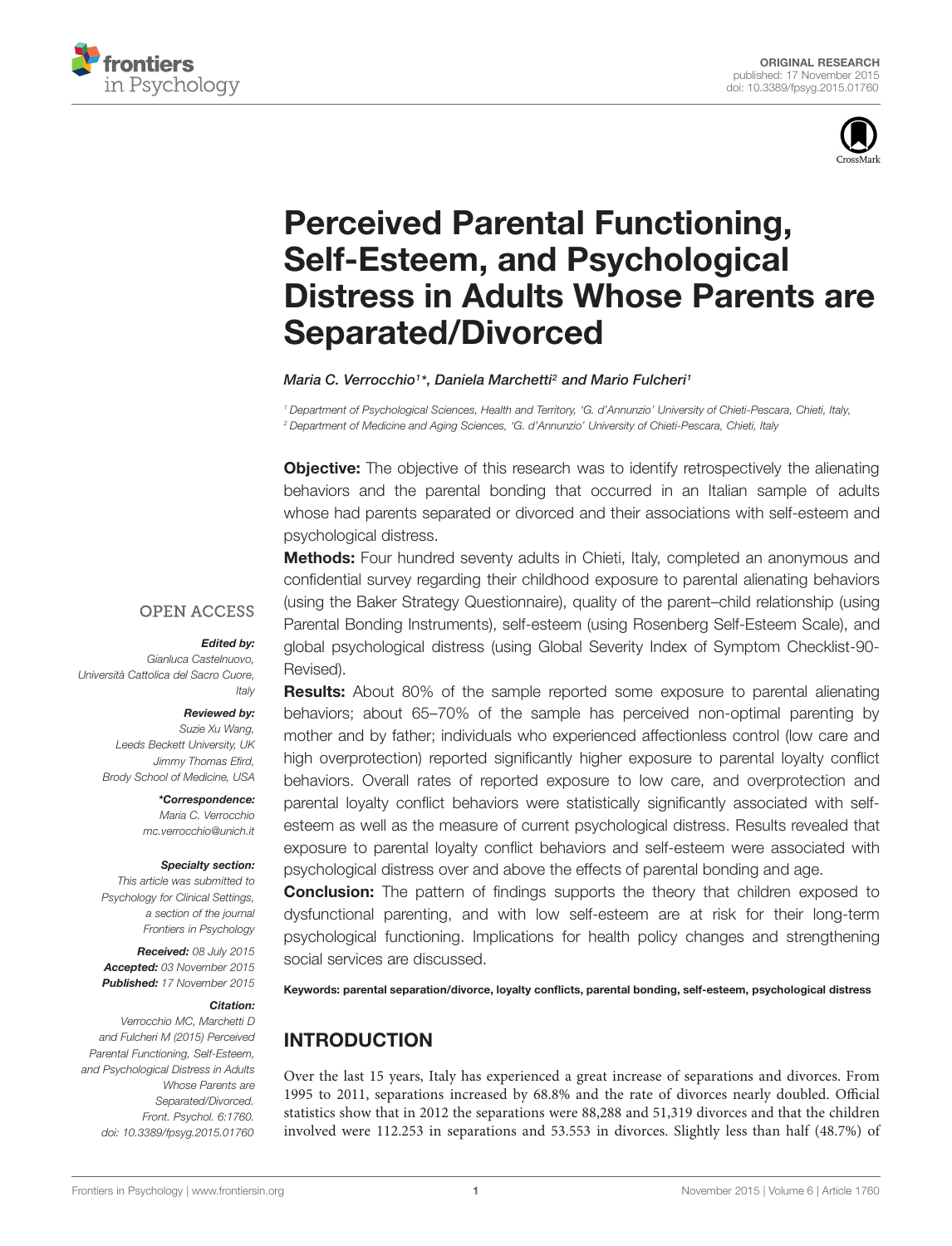separations and one–third (33.1%) of divorces involve marriages with at least one child less than 18 years [\(ISTAT, 2014](#page-7-0)). The prevalence and consequences of marital instability and divorce in Italy have stimulated a large interest from a host of public and private sectors, including policy makers, scholars and practitioners, women's and fatherhood associations.

In the Italian courts always more frequently separations and divorces are characterized by high and persistent conflicts. Individual problems and psychological distress during marital dissolution may interfere with parenting practices and affect the parent–child relationship. Mothers in high conflict marriages are reported to be less warm, more rejecting, and use harsher discipline, and fathers withdraw more and engage in more intrusive interactions with their children compared with parents in low-conflict marriages [\(Heatherington and Stanley-Hagan,](#page-7-1) [1999](#page-7-1); [Krishnakumar and Buehler, 2000](#page-7-2)).

Divorce has several direct and indirect economic consequences that are absorbed not only by individuals, but also by communities and governments. Health professionals and social workers offer notable support to families who are in high conflict to achieve agreement between parents and to decrease the effect of disruption on the quality of parent–child relationships during marital dissolution.

Moreover, following separation or divorce, in some instances of parental conflict, the child may be asked or expected to take action (as opposed to being a passive recipient of one parent's negative view of the other parent) and may respond by aligning with one parent, sometimes referred to as triangulation in the family systems literature [\(Minuchin, 1974](#page-7-3)). Research on family postdivorce shows that high and persistent conflict is more likely to be destructive when parents use their children to express their anger and are verbally and physically aggressive [\(Kelly, 2000;](#page-7-4) [Johnston et al., 2005](#page-7-5)). Parents put their children in the middle by asking children to carry hostile messages, by denigrating the other parent in front of the child, or by prohibiting mention of the other parent in their presence. Parental alienation (PA) is the term used to describe a range of parental behaviors that are likely to foster a child's unreasonable and unwarranted rejection of the other parent, referred to as the "targeted parent." From the studies, 17 specific behaviors have become known as the primary PA behaviors [\(Baker, 2007;](#page-7-6) [Baker and Fine, 2013](#page-7-7)), such as "limiting contact between the child and the targeted parent," "withholding love and affection from the child when the child is affectionate or positive toward the targeted parent," "forcing the child to reject the targeted parent, telling the child that the targeted parent does not love him/her." PA behaviors produce conflict between the child and targeted parent and create a psychological cohesion between the child and the parent engaging in these behaviors. In some cases, the child becomes so affected by these PA behaviors that s/he will cut off all contact with the targeted parent. In this context of court-mandated, reunification efforts attempted by mental health professionals and social workers often have a high failure rate. While the targeted parent is highly motivated to treatment, the alienating parent–child dyad is highly motivated to see treatment fail. This is because for them, the rejection of the targeted parent is not the problem, rather it is the solution to the problem [\(Ellis and Boyan, 2010\)](#page-7-8).

The psychological base of PA – lack of empathy and the inability to tolerate the child's separate needs and perception [\(Baker](#page-7-6), [2007;](#page-7-6) [Baker and Ben-Ami, 2011](#page-7-9)) – could be also the expression of a specific parenting style characterized by low care and high overprotection. Parents who engage in alienating behaviors can be cold, rejecting, disengaged as well as intrusive and psychologically controlling.

What are the negative outcomes of these dysfunctional parental behaviors? The literature on the impact of divorce on young adults shows that divorce, and inter-parental conflict can negatively affect children throughout their lifespan. Studies demonstrate that even when parents initiate a divorce when their offspring are over the age of 18, the impact can be substantial [\(Amato](#page-7-10), [1994](#page-7-10)). Some of these relational patterns remain during young adulthood and may interfere with the individual's ability to separate and bec[ome self-sufficient](#page-7-12) [\(O'Connor et al.](#page-7-11)[,](#page-7-12) [1999](#page-7-11)[;](#page-7-12) Amato and Sobolewsky, [2001](#page-7-12); [Amato and Afifi, 2006](#page-7-13)). Children of divorce who feel caught between their parents' conflict have been found to have a more problematic adjustment and internalizing probl[ems than those who do not feel caught \(](#page-7-14)Buehler and Welsh, [2009](#page-7-14)). According to [Amato and Afifi](#page-7-13) [\(2006](#page-7-13)) youth who are involved in their parents' conflict can feel caught between their parents and hence experience stressful loyalty conflicts and cognitive dissonance. Although such an alliance can resolve the child's im[mediate feeling of being caught in the middle \(](#page-7-8)Ellis and Boyan, [2010](#page-7-8)), it can entail its own set of problems. For example, [Amato and Afifi](#page-7-13) [\(2006](#page-7-13)) suggest that when children become turned against one parent, they lose the support and guidance of the now rejected parent, and they may experience feelings of guilt and shame for rejecting and betraying the other parent. Several studies have shown significant associations between recall of exposure to parental loyalty conflicts behaviors and negative outcomes in adulthood as a low autonomy, low cooperativeness, low self-esteem, depressive symptoms, and psych[ological distress](#page-7-15) [\(Baker and Ben-Ami](#page-7-9)[,](#page-7-15) [2011](#page-7-9)[;](#page-7-15) Ben-Ami and Baker, [2012;](#page-7-15) [Verrocchio and Baker, 2013;](#page-8-0) [Bernet et al., 2015\)](#page-7-16). Therefore is not simply the degree of parental conflict that seems to affect youth detrimentally following the divorce of their parents, but rather the degree to which they are drawn into their parents' conflict (and hence likely to be exposed to PA behaviors).

Parental bonding is considered as a main developmental task that is critical for adequate functioning. Comfortable bonding with caregivers is assumed to provide the psychological foundation for healthy functioning in adulthood. Many studies have found associations of parental care and overprotection with domains of adult functioning [\(Ingram et al.](#page-7-17), [2001](#page-7-17); [Wark et al., 2003](#page-8-1)) and with development of psychiatric disorders [\(Mancini et al., 2000;](#page-7-18) [Enns et al., 2002\)](#page-7-19). Living with competent parents is a protective factor associated with positive [outcome](#page-7-1) [in](#page-7-1) [children](#page-7-1) [\(](#page-7-1)Heatherington and Stanley-Hagan, [1999](#page-7-1); [Kelly and Emery](#page-7-20)[,](#page-8-2) [2003](#page-7-20)[;](#page-8-2) Verrocchio et al., [2013\)](#page-8-2). When parents provide warmth, emotional support, adequate monitoring, authoritarian discipline, and maintain age-appropriate expectations, children and adolescents experience positive adjustment compared with children whose divorced parents are inattentive, less supportive, and use coercive discipline (Heatherington and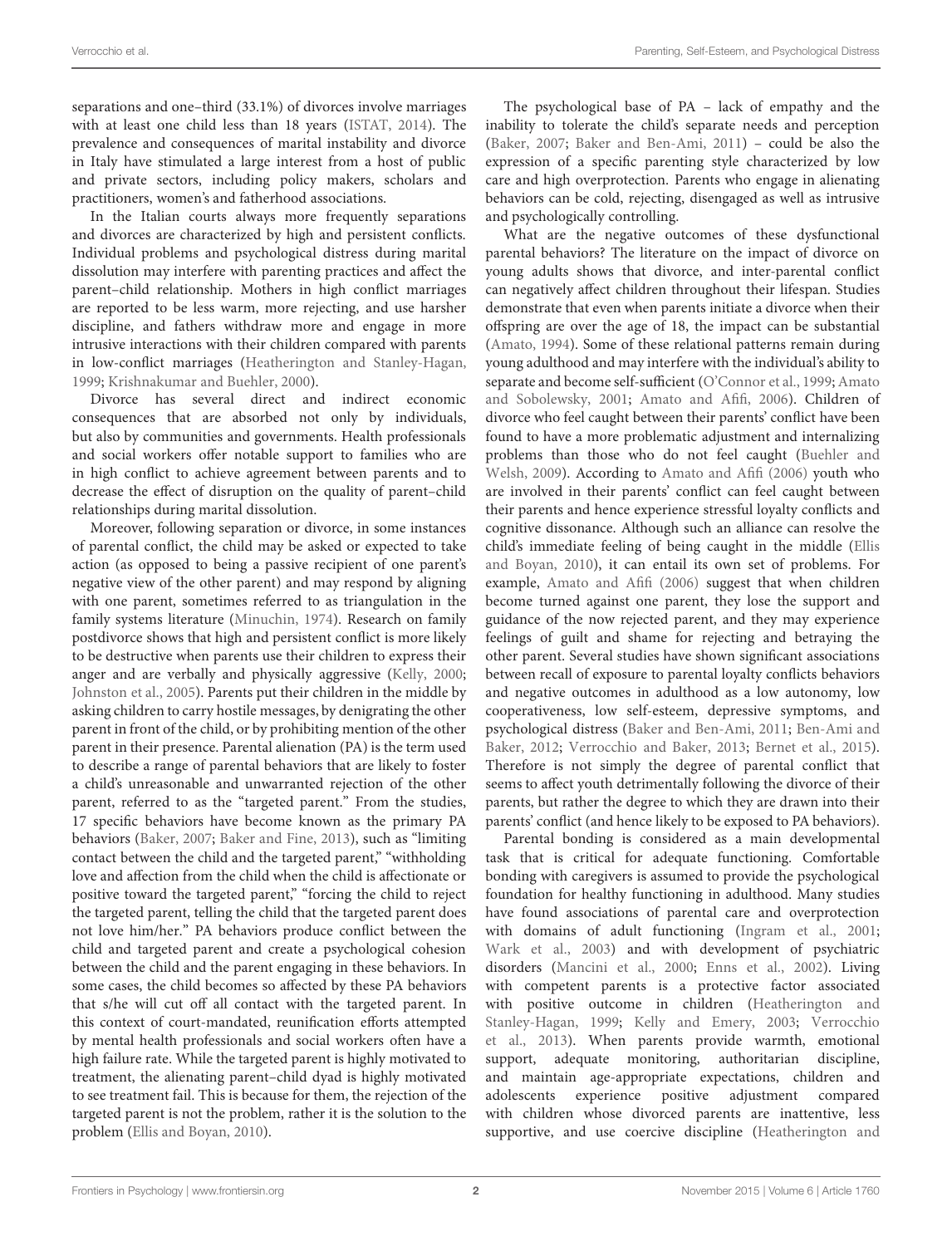Stanley-Hagan, [1999;](#page-7-1) [Krishnakumar and Buehler](#page-7-2), [2000;](#page-7-2) [Krishnakumar et al.](#page-7-21), [2003](#page-7-21)). The long term outcomes of children are dependent on many factors, among them the quality of parenting they received before and after divorce, and the encapsulation in the conflict between parents that they experienced during the marriage and after divorce.

Many authors have emphasized the role of early relationships with parents in determining the way in which the children develop their beliefs about their worth as a separate, unique person and where they stand in relation to others [\(Sroufe](#page-8-3), [1978](#page-8-3)). Self-esteem is a significant psychological construct and a central component of individuals' daily experience. It refers to how individuals feel about themselves and reflects and affects their transactions with the environment and the people they encounter [\(Rosenberg](#page-8-4), [1965;](#page-8-4) [Kernis](#page-7-22), [2003\)](#page-7-22). Self-esteem was found to be positively related to mother and father care and negatively related to parental overprotection for people with Anglo and Vietnamese cultural backgrounds [\(Herz and Gullone, 1999](#page-7-23)). Other studies found that family environment, especially the problematic parental relationship, is a predictor of self-esteem [\(Levy-Shiff](#page-7-24), [2001](#page-7-24)). Moreover, research on the relations between self-esteem and psychopathological symptoms, both in children and adolescents and in adults, show inverse relationships between these constructs [\(Yuang](#page-8-5), [2000](#page-8-5); [Garaigordobil et al.](#page-7-25), [2008\)](#page-7-25).

Another important issue is that the negative outcomes of divorce on children do not depend only on family processes, such as family dysfunction and parental conflict. Literature has demonstrated that children and adolescents vary as to their vulnerability to t[he effects of marital conflict \(](#page-7-1)Heatherington and Stanley-Hagan, [1999](#page-7-1); [Kenyon and Koerner, 2008](#page-7-26)). Negative life events – in which we might include also separation/divorce with high conflict – may trigger psychological stress which can also be influenced by individual factors, including selfesteem [\(Plancherel et al., 1997\)](#page-8-6). Therefore, an important question is to explore whether certain children are more or less vulnerable due to their own personal qualities. The study of these individual qualities may provide information on potential protective factors to help them even in at-risk contexts [\(Camisasca et al.](#page-7-27), [2013\)](#page-7-27) and to direct intervention programs aimed to disrupt the intergenerational cycle of dysfunctional relationships. In the Italian context, international psychological literature is frequently used because there is a lack of national researches on some crucial issues that may have significant implications for what is in the best interest of children in divorced families who are in legal conflicts. To date, no researcher has attempted to examine how the associations between parental functioning – in terms of parental bonding and PA – and self-esteem could affect psychological distress in adults whose parents are separated/divorced. Since individual protective factors are a meaningful variables for psychological adjustment, we are interested to know the extent to which family variables (i.e., parental bonding and PA) and an individual variable (self-esteem) could predict psychological distress in adulthood.

The specific questions in the current study included: (1) What is the prevalence of recall of childhood exposure to parental loyalty conflict behaviors in an Italian population of adults whose parents had separated or divorced?; (2) What kind of parental bonding perceived adults whose parents had separated or divorced?; (3) Did recall of exposure to parental loyalty conflict behaviors vary by parental bonding?; (4) Were reports of parental bonding and recall of exposure to parental loyalty conflict behaviors associated with self-esteem?; (5) Was psychological distress predicted by parental functioning and individual selfesteem?

# MATERIAL AND METHODS

# Participants and Procedure

Between April and December of 2013, flyers were delivered to a variety of employment, recreational, and university settings in the southern region of Italy as well as distributed to friends and colleagues who were encouraged to forward it to others. The flyers stated that a researcher in the Clinical Psychology Laboratory at University of Chieti was "Seeking adults whose parents are separated/divorced." Interested individuals were invited to contact the researcher via telephone or e-mail. Once individuals came to the Laboratory were asked for their willingness to take part in a research study related to parental relationships. Those who were interested were informed of the voluntary nature of their participation and they right to withdraw at any time. All participants received and signed an informant consent. Individuals who provided consent were escorted to a private area where they could sit and complete the questionnaire packet. The packet contained two demographic questions that would provide certain information about participants regarding specific inclusion/exclusion criteria. Specifically, only those individuals were selected for the final sample who experienced parental separation/divorce and who had both parents alive until the age of at least 12 years.

A non-random convenience sample of 497 participants was recruited. Nineteen cases were eliminated due to incomplete data, and an additional eight participants were excluded because they only had one parent. Thus, the final sample was made up of 470 adults whose parents are separated/divorced residing in southern Italy. Mean age of participants was  $25.4$  ( $SD = 6.13$ ), and  $55.5\%$ were female; 76.4% of the participants had a high school degree or less, 41% had a job, and 40% were students. Mean age at first parental separation was  $12.7$  (*SD* = 6.10). The protocol was realized according to the ethical guidelines of the Italian Association of Psychology (AIP) and was approved by the local ethics committee.

## Measures

The paper and pencil measures consisted of a series of demographic questions (age, age at first parental separation/divorce, gender, level of education, and employment) and a series of standardized questionnaires, four of which were examined for this study.

Baker Strategy Questionnaire (BSQ; [Baker and Chambers](#page-7-28), [2011\)](#page-7-28). The BSQ is a 20-item measure comprised of a list of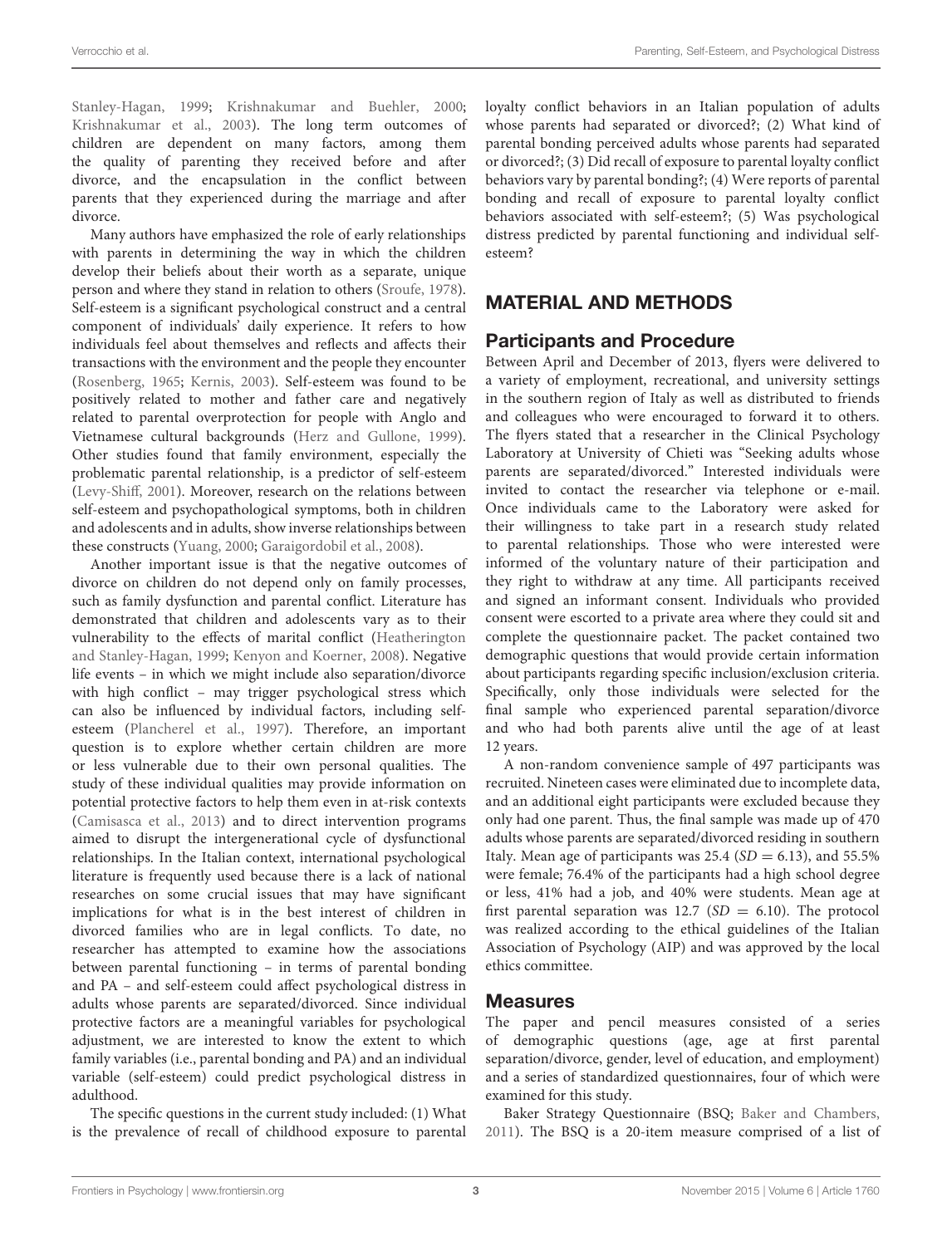19 specific behaviors and one general behavior that parents might engage in to induce loyalty conflict in their child. The respondents answered separately for mother and father on a five- point scale from never (0) to always (4). Total scores could range from 0 to 80 for each parent. For the mother total scores ranged from 0 to 80 (Mean  $= 13.5$ ,  $SD = 14.7$ ) and for the father total scores ranged from 0 to 66 (Mean =  $10.6$ ,  $SD = 12.4$ ). In the present study, the measure demonstrated high internal consistency for the mother and for father ( $\alpha = 0.94$ ). Scores across parents were also combined to create a "total exposure to PA measure" which could range from 0 to 160 and did range from 0 to 122 (Mean  $=$  23.8, *SD*  $=$  23.7).

P[arental](#page-8-8) [Bonding](#page-8-8) [Instrument](#page-8-8) [\(PBI;](#page-8-8) [Parker et al., 1979;](#page-8-7) Scinto et al., [1999](#page-8-8)). The quality of the parent–child relationship was measured with the Parental Bonding Instrument, a widely used research tool for assessing adult retrospective accounts of two dimensions of the parent–child relationship: care (12 items) and over-protectiveness (13 items). Respondents completed the scale twice, once for mother, once for father. The Care scale consists of items tapping warmth, understanding, and acceptance (e.g., "Enjoys talking things over with me," "Makes me feel better when I'm upset"). The Overprotection scale measures control, intrusiveness, and encouragement of dependence (e.g., "Tries to control everything I do," "Invades my privacy"). Total scale scores could range from 0 to 36 (Care scale) and from 0 to 39 (Overprotection scale). The mean scores in this sample were: mother care = 25.22,  $SD = 7.7$ , mother overprotection = 13.81,  $SD = 6.7$ , father care  $= 20.53$ ,  $SD = 8.4$ , father overprotection  $= 12.10$ ,  $SD = 6.6$ . Cronbach's alpha for the four scales were: mother care  $= 0.93$ , mother overprotection  $= 0.85$ , father care  $= 0.92$ , father overprotection = 0.83. Additionally, scores can be assigned to four quadrants reflecting variations in care and control: (1) high care/low control  $=$  optimal parenting, (2) high care/high control  $=$  affectionate constraint, (3) high control/low care = affectionless control and  $(4)$  low care/low control = neglectful. Assignment to 'high' and 'low' categories is based on the following cut-off scores: mothers, 27 for care and 14 for [protection;](#page-8-7) [fathers,](#page-8-7) [24](#page-8-7) [for](#page-8-7) [care](#page-8-7) [and](#page-8-7) [13](#page-8-7) [for](#page-8-7) [protection](#page-8-7) [\(](#page-8-7)Parker et al., [1979\)](#page-8-7). Overprotection and Care scales were created for each parent and then summed to create an overall Overprotection and Care index.

R[osenberg Self-Esteem Scale \(RSES;](#page-8-9) [Rosenberg](#page-8-4), [1965;](#page-8-4) Prezza et al., [1997\)](#page-8-9). Self-esteem was assessed with the 10-item self-report Rosenberg Self-Esteem Scale in which each item was rated on a four-point Likert scale from strongly disagree (0) to strongly agree (4). Total scores were created by summing the 10 items after reverse coding. In this study the summary score ranged from 16 to 40 (Mean  $=$  29.4,  $SD = 4.8$ ) and had an internal consistency coefficient of 0.82.

Symptom Checklist-90-Revised (SCL-90-R; [Derogatis](#page-7-29), [1994;](#page-7-29) [Prunas et al.](#page-8-10), [2012\)](#page-8-10). This is a self-report questionnaire applied as a psychiatric case-finding instrument, as a measure of symptom severity, and as a descriptive measure of psychopathology in different patient populations. The SCL-90 is intended to measure symptom intensity on nine different subscales and three global indexes of distress. The 90 items of the questionnaire are scored

on a five-point Likert scale from none (0) to extreme (4), indicating the rate of occurrence of the symptom during the time period in question. The instrument's Global Severity Index (GSI) is created as the mean value of all of the items and ranges from 0 to 4. The GSI is the most often used SCL-90-R global index when a single measure of psychological distress is warranted [40]. In the current study only the GSI was used as a measure of global psychological distress. In this sample the GSI ranged from 0 to 3.26 (Mean =  $0.74$ , *SD* = 0.58), with a Cronbach's alpha of 0.98.

# RESULTS

All data were checked for invalid values, out-of-range data, and counting of missing values. Missing items were replaced with the individual's mean item score of the completed items as recommended by [Downey and King](#page-7-30) [\(1998\)](#page-7-30). In addition, the scores were checked for normality, and parametric tests were then applied.

Descriptive statistics were calculated for the sample. Preliminary analyses were conducted to test whether any of the demographic variables (age, age at first parental separation, gender, and educational level) were significantly associated with the dependent measure. Only participant's age was significantly associated with GSI score; consequently it was included in subsequent analyses.

# What is the Prevalence of Recall of Childhood Exposure to Parental Loyalty Conflict Behaviors in an Italian Population of Adults Whose Parents Separated or Divorced?

To address the first research question about the prevalence of childhood exposure to parental loyalty conflict behaviors, the proportion of respondents who endorsed each of the 20 behaviors was calculated with frequency distributions (see **[Table 1](#page-4-0)**).

As can be seen, all 20 behaviors were endorsed by at least some participants. Looking at the proportion of endorsers of each behavior, it can be seen that 19 of the 20 items were endorsed by at least 10% of the sample. Two items were endorsed by over 60% of the sample (made negative comments, indicated discomfort about other parent). Seven of the behaviors were endorsed by between 40 and 60% of the respondents (made child choose, asked child to keep secrets, tried to turn against other parent, required favoritism of child, upset child affectionate with other parent, encouraged reliance on himself or herself, confided in child). Eight of the PA behaviors were endorsed by 20 and 40% of the respondents (made communication difficult, hard to be with extended family, said parent was unsafe, said parent was unloving, asked child to spy, encouraged disregard of other parent, made it fostered anger/hurt with other parent, limited contact with other parent). Three behaviors were endorsed by under 20% of the respondents (called other parent by first name, withheld or blocked messages, and referred to the new spouse as Mom or Dad).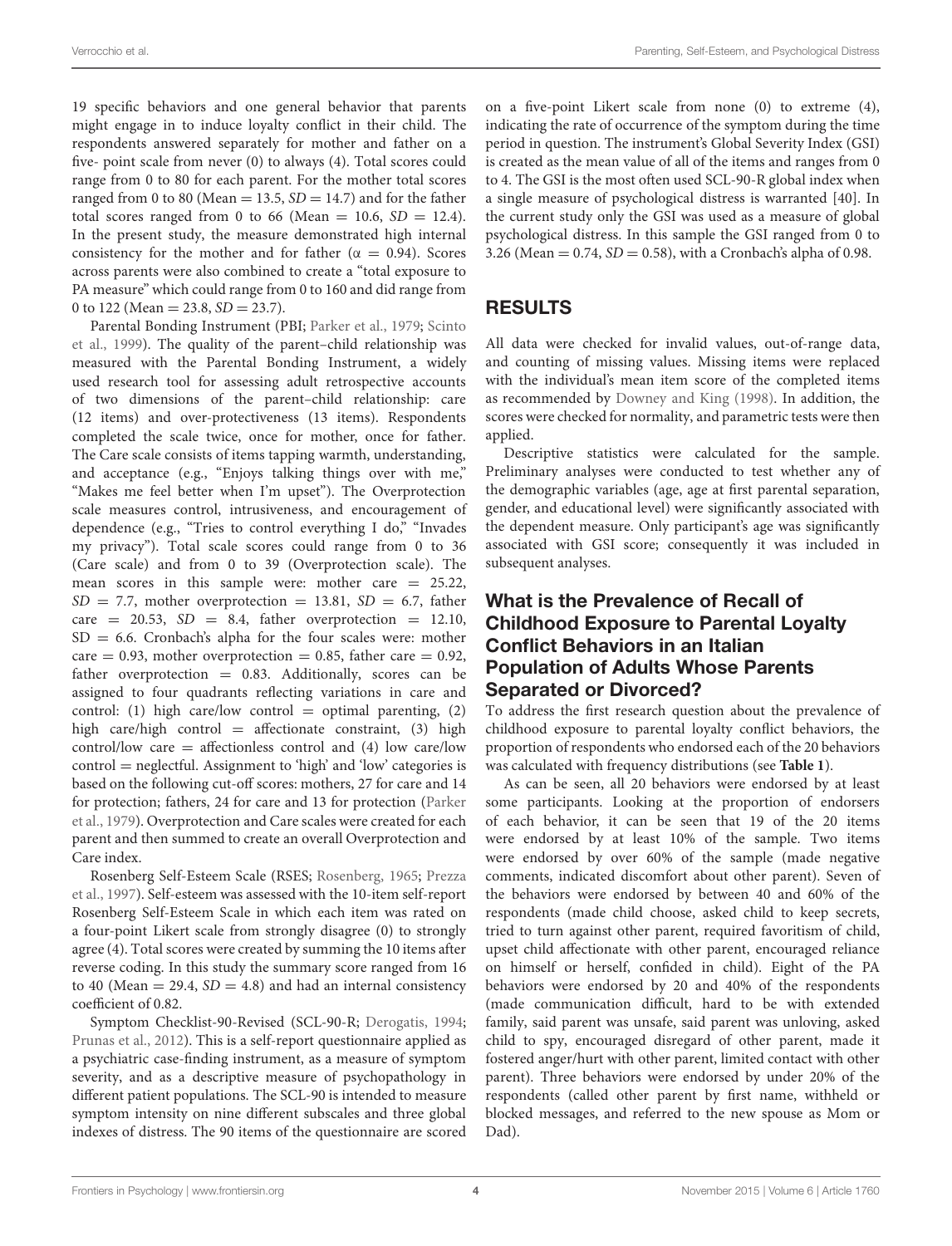<span id="page-4-0"></span>

| TABLE 1   Frequency distribution of endorsement of 20 specific loyalty |
|------------------------------------------------------------------------|
| conflict behaviors.                                                    |

| <b>Behavior</b>                              | N   | $\frac{0}{0}$ |
|----------------------------------------------|-----|---------------|
| Made negative comments                       | 378 | 81.4          |
| Discomfort at other parent                   | 288 | 62.1          |
| Confided in child                            | 277 | 59.7          |
| Encouraged reliance on him/herself           | 255 | 55.5          |
| Upset at child's affection with other parent | 244 | 53.4          |
| Required favoritism of child                 | 247 | 53.3          |
| Tried to turn against other parent           | 216 | 46.1          |
| Asked child to keep secrets                  | 208 | 44.7          |
| Made child choose                            | 189 | 40.7          |
| Limited contact                              | 184 | 39.8          |
| Fostered anger/hurt at other parent          | 167 | 35.8          |
| Encouraged disregard of other parent         | 162 | 35.2          |
| Asked child to spy                           | 159 | 34.4          |
| Said parent was unloving                     | 152 | 32.9          |
| Said parent was unsafe                       | 135 | 29.1          |
| Hard to be with extended family              | 134 | 29.0          |
| Made communication difficult                 | 124 | 26.6          |
| Called other parent by first name            | 82  | 17.8          |
| Withheld or blocked messages                 | 71  | 15.3          |
| Referred to new spouse mom/dad               | 46  | 9.9           |

# What Kind of Parental Bonding have Perceived Adults Whose Parents had Separated or Divorced?

To address the second research question we examined the parental Care and Overprotection data. The distribution of cases across the four possible parenting types revealed that for mothers 151 (35%) of the sample were in the "optimal parenting" quadrant, 83 (19.2%) were in the "affectionate constraint" quadrant; 113 (26.2%) were in the affectionless control quadrant, and 85 (19.7%) were in the neglectful parenting quadrant. For fathers, the percentages were 29.4% for optimal parenting, 14.5% for affectionate constraint, 28.5% for affectionless control, and 26.4% were in the neglectful parenting quadrant.

# Did Recall of Exposure to Parental Loyalty Conflict Behaviors Vary by Parental Bonding?

In order to examine the relationship between exposure to parental loyalty conflict behaviors and parental bonding, we examined mean differences in BSQ scores by PBI quadrants (optimal parenting, affectionate constraint, affectionless control, neglectful parenting). One-way ANOVA's were conducted to test the hypothesis that perceived lack of care and overprotection during childhood would be associated with exposure to parental loyalty conflict behavior by mothers and by fathers. Mean scale scores are presented in **[Table 2](#page-5-0)**.

The results indicated significant differences across PBI quadrants (mother) for exposure to maternal loyalty conflict behaviors [*F*(3,431) = 28.975, *p <* 0.001]. *Post hoc* test Bonferroni revealed that, compared to individuals who reported optimal parenting and affectionate constraint, individuals who experienced affectionless control reported significantly higher exposure to maternal loyalty conflict behaviors. Moreover, individuals who reported neglectful parenting had significantly higher recall of exposure to maternal loyalty conflict behaviors compared to participants who reported optimal parenting and affectionate constraint, and lower recall compared to adults who experienced maternal affectionless control.

For paternal parenting, differences across PBI quadrants (father) on measures of exposure to paternal loyalty conflict behaviors were significant  $[F(3, 426) = 25.702, p < 0.001]$ . *Post hoc* test Bonferroni revealed that, compared to individuals who reported optimal parenting, affectionate constraint, and neglectful parenting, individuals who experienced affectionless control reported significantly higher recall of exposure to paternal loyalty conflict behaviors.

# Were Reports of Parental Bonding and Recall of Exposure to Parental Loyalty Conflict Behaviors Associated with Self-esteem?

Pearson correlations were conducted between RSES score and both the PBI and BSQ overall indexes. These data are presented in **[Table 3](#page-5-1)**. As can be seen parental care, parental overprotection, and recall of exposure to parental loyalty conflict behaviors were statistically significantly associated with self-esteem. Higher care scores, lower overprotection scores, and lower recall of exposure to parental loyalty conflict behaviors were all associated with higher self-esteem scores.

## Was Psychological Distress Predicted by Parental Functioning and Individual Self-esteem?

To address the last research question we began with Pearson correlations between age, PBI and BSQ overall indexes, RSES and GSI scores. Results revealed that GSI score was statistically positively associated with parental overprotection  $(r = 0.193,$ *p <* 0.01) and recall of exposure to parental loyalty conflict behaviors ( $r = 0.239$ ,  $p < 0.01$ ), and was statistically negatively associated with age  $(r = -0.114, p < 0.05)$ , parental care  $(r = -0.244, p < 0.01)$ , and self-esteem  $(r = -0.537, p < 0.01)$ .

All of these variables were entered into hierarchical regression to test whether psychological distress was predicted by parental functioning (in terms of care, overprotection and exposure to parental loyalty conflict behaviors) and by self-esteem. In regression a GSI score was the dependent variable and parental care, parental overprotection, and age were entered as a first block, recall of exposure to parental loyalty conflict behaviors was added in the second block followed by self-esteem in the third block. The data are presented in **[Table 4](#page-5-2)**.

The hierarchical regression revealed that at Block 1 all of the variables contributed significantly to the regression model,  $F(3,419) = 11.77, p < 0.001$  and accounted for 7.8% of the variation in global psychological distress. Introducing parental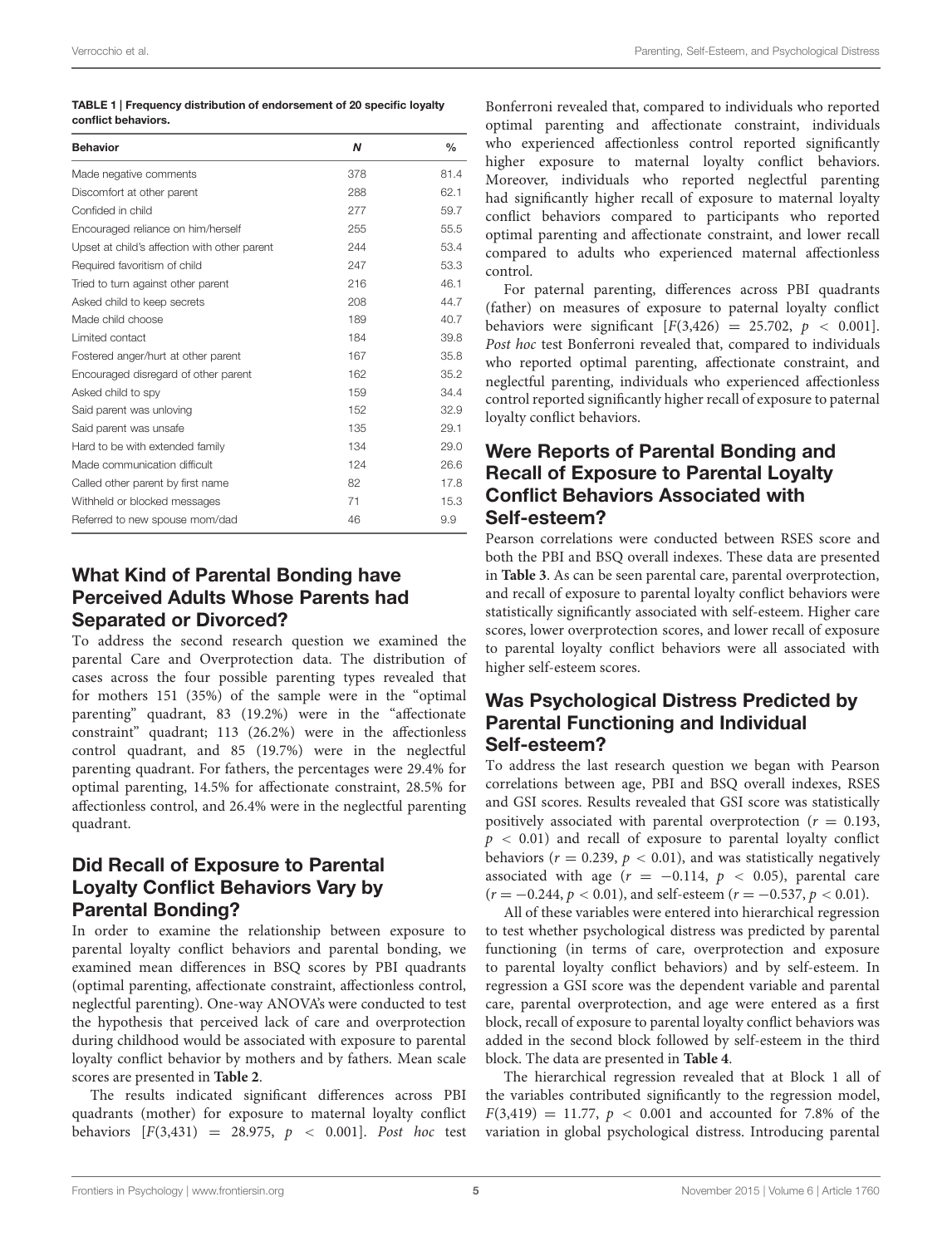<span id="page-5-0"></span>

| Parenting     | <b>By Mother</b> |             |              | <b>By Father</b> |             |              |
|---------------|------------------|-------------|--------------|------------------|-------------|--------------|
|               | n                | M (SD)      | 95% CI       | n                | M (SD)      | 95% CI       |
| Optimal       | 151              | 8.4(10.5)   | 6.75, 10.13  | 127              | 6.9(8.1)    | 5.53, 8.37   |
| Affectionate  | 83               | 8.4(9.7)    | 6.24, 10.49  | 63               | 6.4(7.6)    | 4.47, 8.32   |
| Affectionless | 113              | 22.7 (17.8) | 19.39, 26.04 | 123              | 18.2 (16.4) | 15.25, 21.10 |
| Neglectful    | 85               | 15.0 (14.7) | 11.87, 18.20 | 114              | 8.9(9.9)    | 7.02, 10.73  |

<span id="page-5-1"></span>*CI, confidence interval. Optimal (parenting); affectionate (constraint); affectionless (control); neglectful (parenting).*

#### TABLE 3 | Bivariate correlations for study variables.

|                                        | 2         | з          | 4          | 5          | 6          |
|----------------------------------------|-----------|------------|------------|------------|------------|
| $(1)$ SCL-90-R – global severity index | $-0.114*$ | $-0.244**$ | $0.193**$  | $0.239**$  | $-0.537**$ |
| $(2)$ Age                              |           | $-0.203**$ | $0.144**$  | 0.042      | $0.132**$  |
| (3) PBI - parental care                |           |            | $-0.313**$ | $-0.410**$ | $0.273**$  |
| (4) PBI - parental overprotection      |           |            |            | $0.251**$  | $-0.230**$ |
| $(5)$ BSQ – parental alienation        |           |            |            |            | $-0.232**$ |
| (6) RSES - self-esteem                 |           |            |            |            |            |

*SCL-90-R, Symptom Checklist-90-Revised; PBI, Parental Bonding Instrument; BSQ, Baker Strategy Questionnaire; RSES, Rosenberg Self-Esteem Scale.* ∗*p < 0.05.* ∗∗*p < 0.01.*

loyalty conflict behaviors (Block 2) explained an additional 1.9% of variation in global psychological distress and this change in *R*<sup>2</sup> was significant,  $F(4,418) = 11.23$ ,  $p < 0.001$ . Each of the variables entered in Block 1, with the exception of parental overprotection, remained significant predictors once parental loyalty conflict behaviors were added to the model. The addition of self-esteem to the regression model (Block 3) explained an additional 19.7% of the variation in global psychological distress. The change in  $R^2$  for self-esteem was statistically significantly associated,  $F(5,417) = 34.30, p < 0.001$ , with global psychological distress over and above the effects of age, parental care, and parental overprotection, (29.1% of the variance in global psychological distress).

## **DISCUSSION**

This study investigated the prevalence of recall of childhood exposure to parental loyalty conflict behaviors, the kind of parental bonding perceived by adults whose parents had separated or divorced, and the link between parental functioning, individual self-esteem and psychological distress. The current study extends our empirical knowledge of the childhood exposure to dysfunctional parenting in families postdivorce. A number of important findings were shown in the data.

First, 46% of the sample endorsed the item "one parent tried to me against the other parent," a similar proportion than in [Verrocchio and Baker](#page-8-0) [\(2013\)](#page-8-0) for the subsample of participants whose parents divorced or separated, indicating the high prevalence of this problem for children of divorce. Results revealed that all behaviors measured by BSQ were endorsed by at least some participants. Rates of endorsement for the specific types of parental behaviors assessed ranged from about 10%

<span id="page-5-2"></span>TABLE 4 | Hierarchical regression analysis predicting global severity index (GSI) from familiar and individual variables.

| <b>Predictor</b>              | $\triangle R^2$ | β           |
|-------------------------------|-----------------|-------------|
| Step 1                        | $7.8***$        |             |
| PBI - parental care           |                 | $-0.220***$ |
| PBI - parental overprotection |                 | $0.114*$    |
| Age                           |                 | $-0.150**$  |
| Step 2                        | $1.9**$         |             |
| PBI - parental care           |                 | $-0.161**$  |
| PBI - parental overprotection |                 | 0.090       |
| Age                           |                 | $-0.139**$  |
| BSQ - parental alienation     |                 | $0.155**$   |
| Step 3                        | $19.4***$       |             |
| PBI - parental care           |                 | $-0.056$    |
| PBI - parental overprotection |                 | 0.022       |
| Age                           |                 | $-0.046$    |
| BSQ - parental alienation     |                 | $0.101*$    |
| RSES - self-esteem            |                 | $-0.474***$ |
| Total $R^2$                   | 29.1 ***        |             |
| $n = 423$                     |                 |             |

*PBI, Parental Bonding Instrument; BSQ, Baker Strategy Questionnaire; RSES, Rosenberg Self-Esteem Scale.* ∗*p < 0.05,* ∗∗*p < 0.01,* ∗∗∗*p < 0.001.*

(referring to a stepparent as "Mom" or "Dad") to about 81% (made negative and untrue statements about the other parent to the child). Behaviors endorsed at a particularly high rate included making negative comments about the other parent, indicating discomfort when the child speaks or asks about other parent, confiding in child, and encouraging the child's reliance. These data are consistent with what is known about the prevalence and the quality of PA within divorcing families [\(Baker and Chambers](#page-7-28), [2011\)](#page-7-28).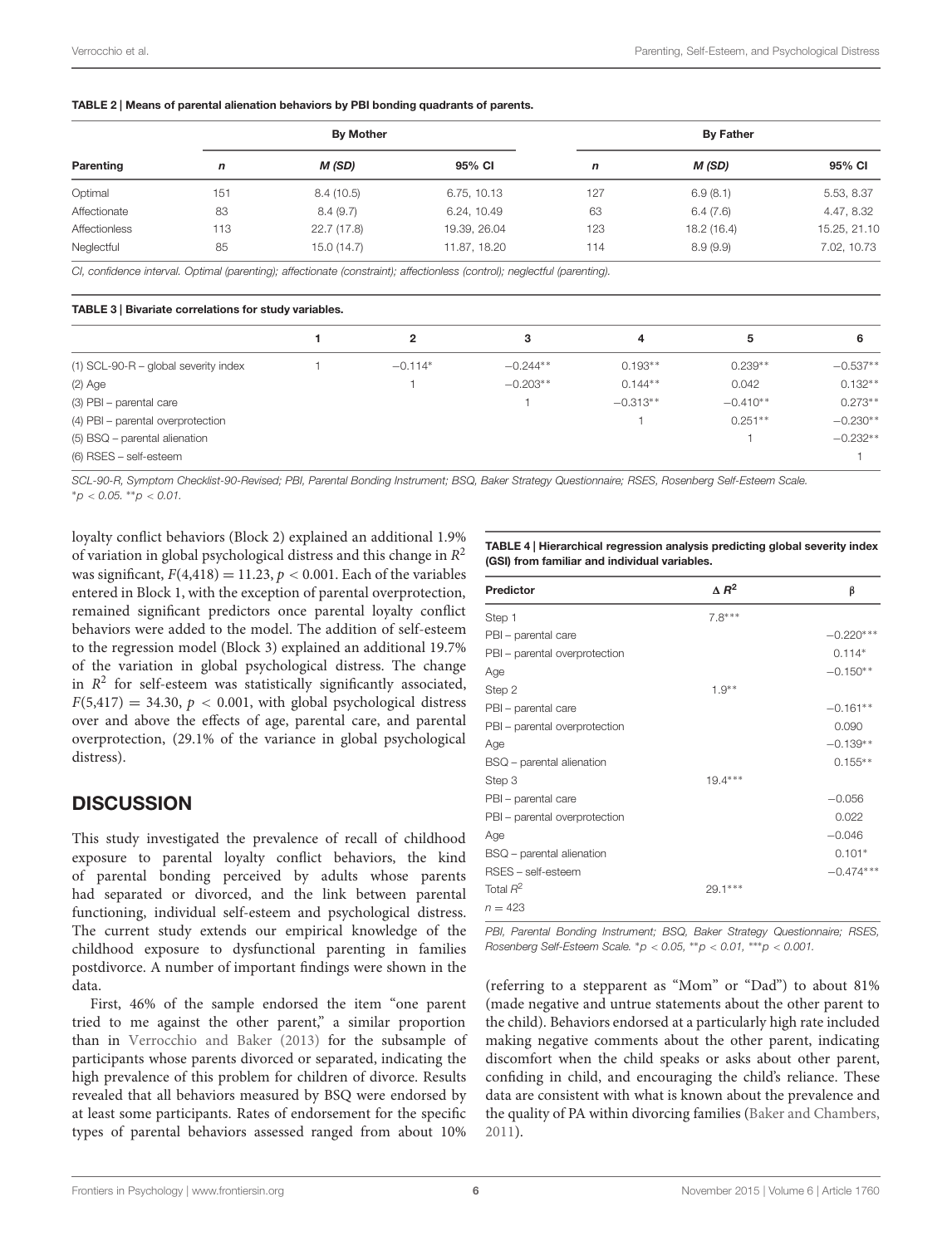Second, a significant finding is that about 65–70% of the participants has perceived by both parents a dysfunctional parenting characterized by low care and high overprotection (affectionless control) or by high care and high overprotection (affectionate constraint) or low care and low overprotection (neglectful parenting). This finding is consistent with specialized literature reporting how separated or divorced parents are less effective in monitoring their children and more emotionally detac[hed from their role as parents \(](#page-7-1)Heatherington and Stanley-Hagan, [1999](#page-7-1); [Krishnakumar and Buehler, 2000](#page-7-2); [Wallerstein et al.,](#page-8-11) [2000](#page-8-11); [Krishnakumar et al.](#page-7-21), [2003\)](#page-7-21).

Third, the recall of exposure to parental loyalty conflict behaviors varied by parental bonding perceived. Interestingly, parents perceived as less caring and more controlling are also described as more engaged in PA behaviors. This was true for ratings of mothers as well as fathers. This finding provides the empirical confirmation of the theoretical definition of the PA behaviors as a lack of empathy and inability to tolerate the child separate needs and perceptions [\(Baker, 2007;](#page-7-6) [Baker and Ben-Ami,](#page-7-9) [2011](#page-7-9)). Encouraging disobedience in the children and blaming behavior on the other parent, or disparaging the children's image of the other parent, or sharing excessive information with the child and promoting parentification are all behaviors that involve low care and high psychological control. Likewise, these data contribute to the growing body of knowledge about how rapidly identify parents at risk to engage in alienating behaviors.

Fourth, the results revealed that self-esteem was associated positively with parental care and negatively with parental overprotection and PA. That is, Italian adults' perception of comfortable bonding with caregivers defined by affection, emotional warmth, empathy, closeness, and promotion of independence and autonomy is associated with a positive selfconcept. These results confirm findings from previous studies [\(Herz and Gullone](#page-7-23), [1999](#page-7-23); [Baker and Verrocchio, 2013](#page-7-31)) and extend the evidence into Italian adults whose parents are separated or divorced.

The final significant finding was that high exposure to parental loyalty conflict behaviors and low self-esteem were associated with psychological distress even after controlling for quality of the parent–child relationship. Therefore, the current data demonstrate that exposure to parental loyalty conflict behaviors and low self-esteem can also increase an adult's risk of psychological distress. These data are consistent with literature regarding negative consequences of exposure to PA in adulthood [\(Baker and Ben-Ami](#page-7-9), [2011](#page-7-9); [Ben-Ami and Baker, 2012;](#page-7-15) Bernet et al., [2015\)](#page-7-16). The results also support the role of self-esteem as an individual [factor to cope with psychological distress \(](#page-8-0)Verrocchio and Baker, [2013](#page-8-0)) after experiencing negative life events as parental separation/divorce. One possible reason is that low selfesteem could bring a person to perceive only negative aspects of situations or to have a poor perception of one's capacity to cope with stressing environments.

#### Limitations

There are a number of limitations in this study that should be taken into account. The first is the cross-sectional nature of the design. Although this is a common design in studies of PA,

we emphasize the need for prospective studies for establishing causal pathways. The second limitation is the retrospective nature of data collected through self-report measures. Data did not necessarily reflect the full complement of parental loyalty conflict behaviors to which the person had been exposed. Nevertheless, [Arrindell et al.](#page-7-32) [\(1989](#page-7-32)) reported some overlap between retrospective and independent measures of parental behaviors noting that the perception of the parental relationship is more important than the actual parental relationship. The third is the limited generalizability due to the convenience nature of the sample. The findings should be replicated in other settings and in other samples of various ages, backgrounds, and life experiences.

Despite these limitations, the current study also had several strengths. All of the measures have been used in prior research and most are standardized measures with established reliability and validity. Also, there are methodological advantages of a large community sample used in this study. Furthermore, this was the first study conducted on a general sample of adults whose parents are separated/divorced in Italy highlighting the importance of subsequent research on the causal linkages between dysfunctional parenting and individual resilience and psychological distress. Future research with varied ages and diverse populations as well as other individual variables will complete these findings on how familiar and individual factors affect the adjustment in adulthood following parental divorce.

#### **Implications**

In this study there was strong support for a link between crucial variables to the psychological climate of the divorced families (e.g., parental loyalty conflict, low caring in terms of emotional coldness, indifference, neglect, and high control in terms of overprotection, intrusion, excessive contact, infantilization, and prevention of independent behavior), self-esteem and wellbeing in adulthood. The results of the present research bring to light several important implications for policymakers and practitioners working with divorced families and suggest the need for interventions based on a greater knowledge of the dysfunctional family processes.

Clinicians and forensic psychologists should be aware that improve parenting practices and promote self-esteem in children or adolescents after marital dissolution may prevent the development of negative outcomes. As can be seen in literature there are many variables (biological, psychological, familiar, interpersonal, etc.) to be considered in the prevention and treatment of psychological distress, but our results about the offspring of divorced parents corroborate the evidence that exposure to PA and individual self-esteem significantly affect their well-being in adulthood.

Prevention programs could be directed to reinforcing health and social services to support divorcing and high conflict families. Health professionals and social workers should receive training specifically about the PA strategies that parents can engage in, dysfunctional parenting practices, and specific negative outcomes for children.

Other prevention programs directed at high risk parents (those divorcing or involved in high conflict) could involve mandatory training for high conflict parents. Psycho-educational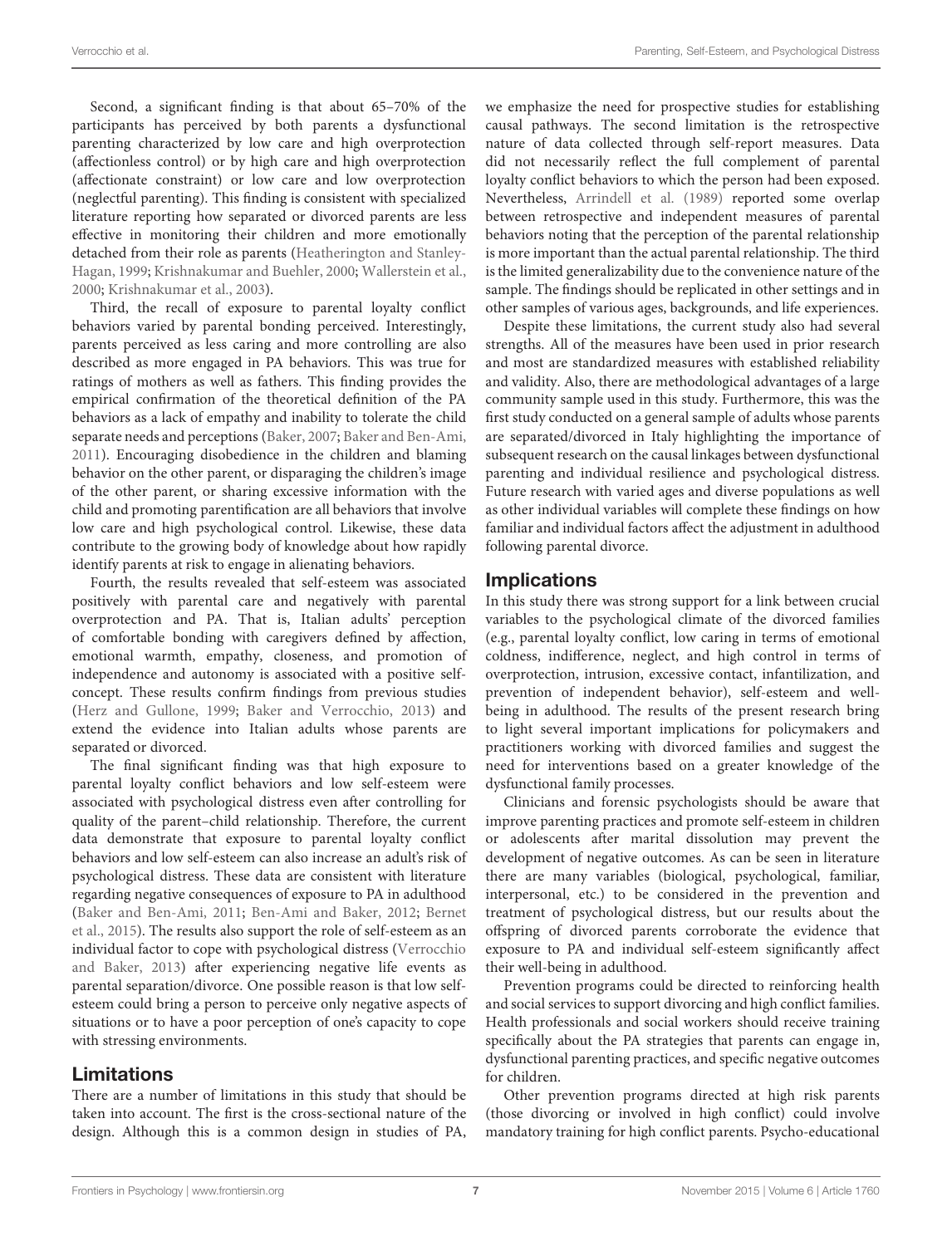programs should focus on interventions for enhancing parenting skills and appropriate child rearing and co-parenting practices. Psychological interventions for children of divorce exposed to dysfunctional parenting could also be carried out to increase coping strategies and resilience in order to protect them from the long-term damage to their sense of self.

Given the potential detrimental impact of parental loyalty conflict behaviors on the well-being of children, it is critical to develop interventions to address this phenomenon. Despite a recent awareness of this problem, very few health and social services use adequate strategies for the management of their clients. Therefore, policy changes in health and social care to

## **REFERENCES**

- <span id="page-7-10"></span>Amato, P. R. (1994). Life-span adjustment of children to their parents' divorce. *Future Child* 4, 143–164. doi: 10.2307/1602482
- <span id="page-7-13"></span>Amato, P. R., and Afifi, T. D. (2006). Feeling caught between parents: adult children's relations with parents and subjective well-being. *J. Marriage Fam.* 68, 222–235. doi: 10.1111/j.1741-3737.2006.00243.x
- <span id="page-7-12"></span>Amato, P. R., and Sobolewsky, J. M. (2001). The effects of divorce and marital discord on adult children's psychological well-being. *Am. Sociol. Rev.* 66, 900–921. doi: 10.2307/3088878
- <span id="page-7-32"></span>Arrindell, W. A., Kwee, M. G. T., Methorst, G. J., Van Der Ende, J., Pol, E., and Morit, B. J. M. (1989). Perceived parental rearing styles of agoraphobic and socially phobic in-patients. *Br. J. Psychiatry* 155, 526–535. doi: 10.1192/bjp.155.4.526
- <span id="page-7-6"></span>Baker, A. J. L. (2007). *Adult Children of Parental Alienation Syndrome*. New York, NY: W.W. Norton & Company.
- <span id="page-7-9"></span>Baker, A. J. L., and Ben-Ami, N. (2011). To turn a child against a parent is to turn a child against himself. *J. Divorce Remarriage* 52, 472–489. doi: 10.1080/10502556.2011.609424
- <span id="page-7-28"></span>Baker, A. J. L., and Chambers, J. (2011). Adult recall of childhood exposure to parental conflict: unpacking the black box of parental alienation. *J. Divorce Remarriage* 52, 55–76. doi: 10.1080/10502556.20 11.534396
- <span id="page-7-7"></span>Baker, A. J. L., and Fine, P. R. (2013). "Educating divorcing parents: taking them beyond the high road" in *Working with Alienated Children and Families*: *A Clinical Guidebook*, eds A. J. L. Baker and S. R. Sauber (New York, NY: Routledge), 90–107.
- <span id="page-7-31"></span>Baker, A. J. L., and Verrocchio, M. C. (2013). Italian college studentreported exposure to parental alienation: correlates with well-being. *J. Divorce Remarriage* 54, 609–628. doi: 10.1080/10502556.2013.837714
- <span id="page-7-15"></span>Ben-Ami, N., and Baker, A. J. L. (2012). The long-term correlates of childhood exposure to parental alienation on adult self-sufficiency and well-being. *Am. J. Fam. Ther.* 40, 169–183. doi: 10.1080/01926187.2011.601206
- <span id="page-7-16"></span>Bernet, W., Baker, A. J. L., and Verrocchio, M. C. (2015). Symptom checklist-90-revised scores in adult children exposed to alienating behaviors: an italian sample. *J. Forensic Sci.* 60, 357–362. doi: 10.1111/1556-40 29.12681
- <span id="page-7-14"></span>Buehler, C., and Welsh, D. P. (2009). A process model of adolescents' triangulation into parents' marital conflict: the role of emotional reactivity. *J. Fam. Psychol.* 23, 167–180. doi: 10.1037/a0014976
- <span id="page-7-27"></span>Camisasca, E., Miragoli, S., and Di Blasio, P. (2013). L'attaccamento modera le reazioni dei bambini esposti al conflitto genitoriale? Verifica di un modello integrato. *Psicol. Clin. Sviluppo* 17, 479–500.
- <span id="page-7-29"></span>Derogatis, L. R. (1994). *Symptom Checklist-90-R: Administration, Scoring, and Procedures Manual*, 3rd Edn. Minneapolis, MN: National Computer Systems.
- <span id="page-7-30"></span>Downey, R. G., and King, C. V. (1998). Missing data in likert ratings: a comparison of replacement methods. *J. Gen. Psychol.* 125, 175–191. doi: 10.1080/00221309809595542
- <span id="page-7-8"></span>Ellis, E., and Boyan, S. (2010). Intervention strategies for parent coordinators in parental alienation cases. *Am. J. Fam. Ther.* 38, 218–236. doi: 10.1080/01926181003757074

promote training on this issue could aid in disseminating of professional training in this area. Practitioners should receive training specifically about how: (a) to create a buffer zone to facilitate crossing the co-parental boundary, (b) to help the child separate from the enmeshment with the alienating parent, (c) to block intrusions from the alienating parent, (d) to strengthen the bond with the targeted parent, and (e) to weaken the coalition around the alienating parent–child dyad [\(Ellis and Boyan, 2010](#page-7-8)).

Finally, this information about family dysfunctions in marital dissolution should be widespread to the family court judges in order to decide an arrangement that will promote the best interest of the child.

- <span id="page-7-19"></span>Enns, M. W., Cox, B. J., and Clara, I. (2002). Parental bonding and adult psychopathology: results from the US national comorbidity survey. *Psychol. Med*. 32, 997–1008. doi: 10.1017/S0033291702005937
- <span id="page-7-25"></span>Garaigordobil, M., Pérez, J. I., and Mozaz, M. (2008). Self-concept, self-esteem and psychopathological symptoms. *Psicothema* 20, 114–123.
- <span id="page-7-1"></span>Heatherington, E. M., and Stanley-Hagan, M. (1999). The adjustment of children with divorced parents: a risk and resiliency perspective. *J. Child Psychol. Psychiatry* 40, 129–140. doi: 10.1111/1469-7610.00427
- <span id="page-7-23"></span>Herz, L., and Gullone, E. (1999). The relationship between self-esteem and parenting style a cross-cultural comparison of Australian and Vietnamese Australian adolescents. *J. Cross Cult. Psychol.* 30, 742–761. doi: 10.1177/0022022199030006005
- <span id="page-7-17"></span>Ingram, R. E., Overby, T., and Fortier, M. (2001). Individual differences in dysfunctional automatic thinking and parental bonding: specificity of maternal care. *Pers. Individ. Diff.* 30, 401–412. doi: 10.1016/S0191-8869(00)00032-5
- <span id="page-7-0"></span>ISTAT (2014). *Report Separations, and Divorces in Italy*. Rome: National Institute of Statistics.
- <span id="page-7-5"></span>Johnston, J. R., Walters, M. G., and Olesen, N. W. (2005). The psychological functioning of alienated children in custody disputes: an exploratory study. *Am. J. Forensic Psychol.* 39, 39–64.
- <span id="page-7-4"></span>Kelly, J. B. (2000). Children's adjustment in conflicted marriage and divorce: a decade review of research. *J. Am. Acad. Child Adolesc. Psychiatry* 39, 963–73. doi: 10.1097/00004583-200008000-00007
- <span id="page-7-20"></span>Kelly, J. B., and Emery, R. E. (2003). Children's adjustment following divorce: risk and resilience perspective. Family relations: an interdisciplinary. *J. Appl. Fam. Stud.* 52, 352–362. doi: 10.1111/j.1741-3729.2003.00352.x
- <span id="page-7-26"></span>Kenyon, D. B., and Koerner, S. S. (2008). Post-divorce maternal disclosure and the father adolescent relationship: adolescent emotional autonomy and interreactivity as moderators. *J. Child Fam. Stud.* 17, 791–808. doi: 10.1007/s10826- 008-9190-5
- <span id="page-7-22"></span>Kernis, M. H. (2003). Toward a conceptualization of optimal self-esteem. *Psychol. Inq.* 14, 1–26. doi: 10.1207/S15327965PLI1401\_01
- <span id="page-7-2"></span>Krishnakumar, A., and Buehler, C. (2000). Interparental conflict and parenting behaviors: a meta-analytic review. *Fam. Relat.* 49, 25–44. doi: 10.1111/j.1741- 3729.2000.00025.x
- <span id="page-7-21"></span>Krishnakumar, A., Buehler, C., and Barber, B. K. (2003). Youth perceptions of interparental conflict, ineffective parenting, and youth problem behaviors in European–American and African–American families. *J. Soc. Pers. Relat.* 20, 239–260. doi: 10.1177/0265407503020002007
- <span id="page-7-24"></span>Levy-Shiff, R. (2001). Psychological adjustment of adoptees in adulthood: family environment and adoption-related correlates. *Int. J. Behav. Dev.* 25, 97–104. doi: 10.1080/01650250042000131
- <span id="page-7-18"></span>Mancini, F., D'Olimpio, F., Pruneti, E., Didonna, F., and Genio, M. D. (2000). Parental bonding: can obsessive symptoms and general distress be predicted by perceived rearing practices? *Clin*. *Psychol. Psychother.* 7, 201–208. doi: 10.1002/1099-0879(200007)7:3<201::AID-CPP241>3.0.CO;2-K
- <span id="page-7-3"></span>Minuchin, S. (1974). *Families and Family Therapy*. Cambridge, MA: Harvard University Press.
- <span id="page-7-11"></span>O'Connor, T. G., Thorpe, K., Dunn, J., and Golding, J. (1999). Parental divorce and adjustment in adulthood: findings from a community sample. *J. Child Psychol. Psychiatry* 40, 777–789. doi: 10.1017/S0021963099004060